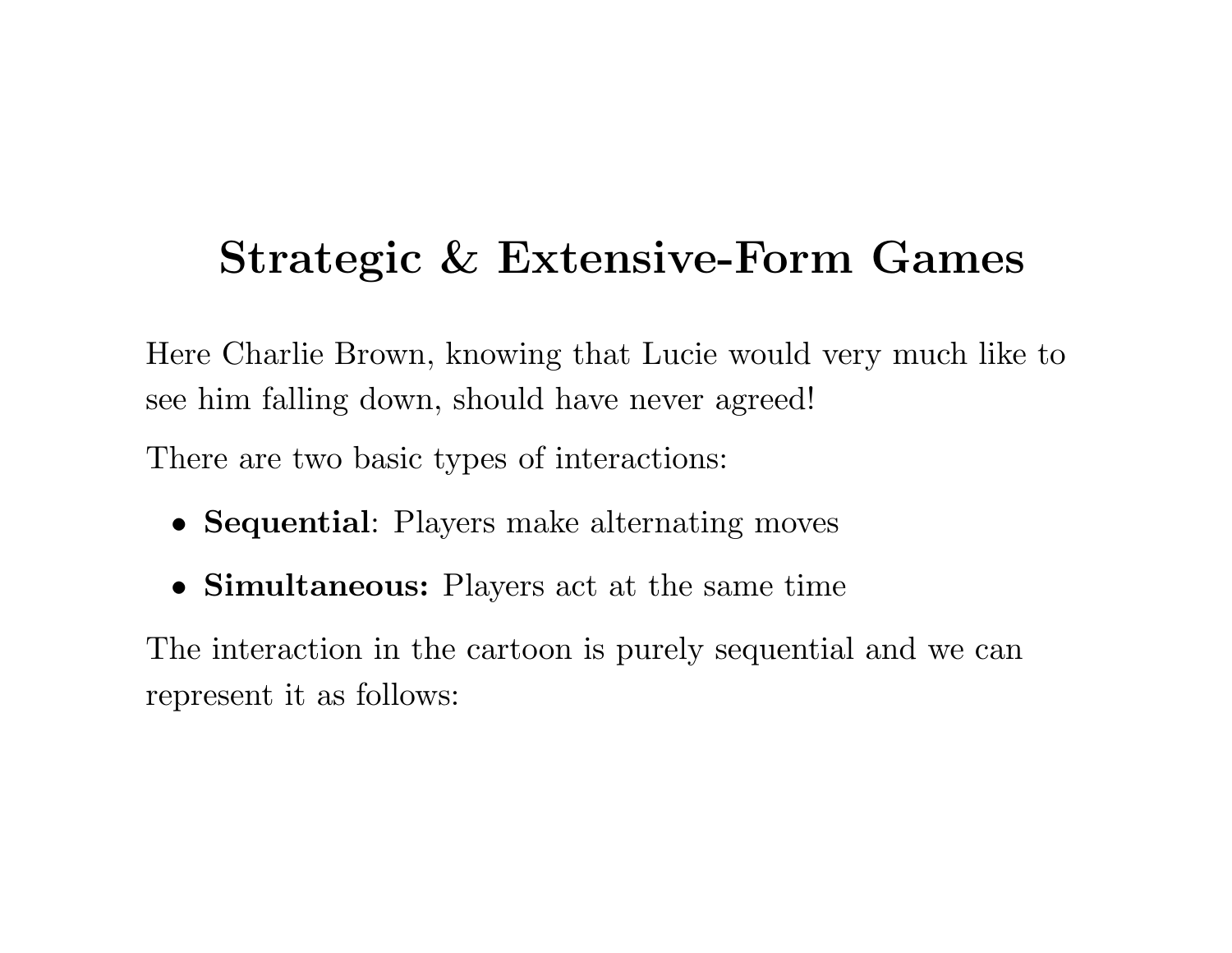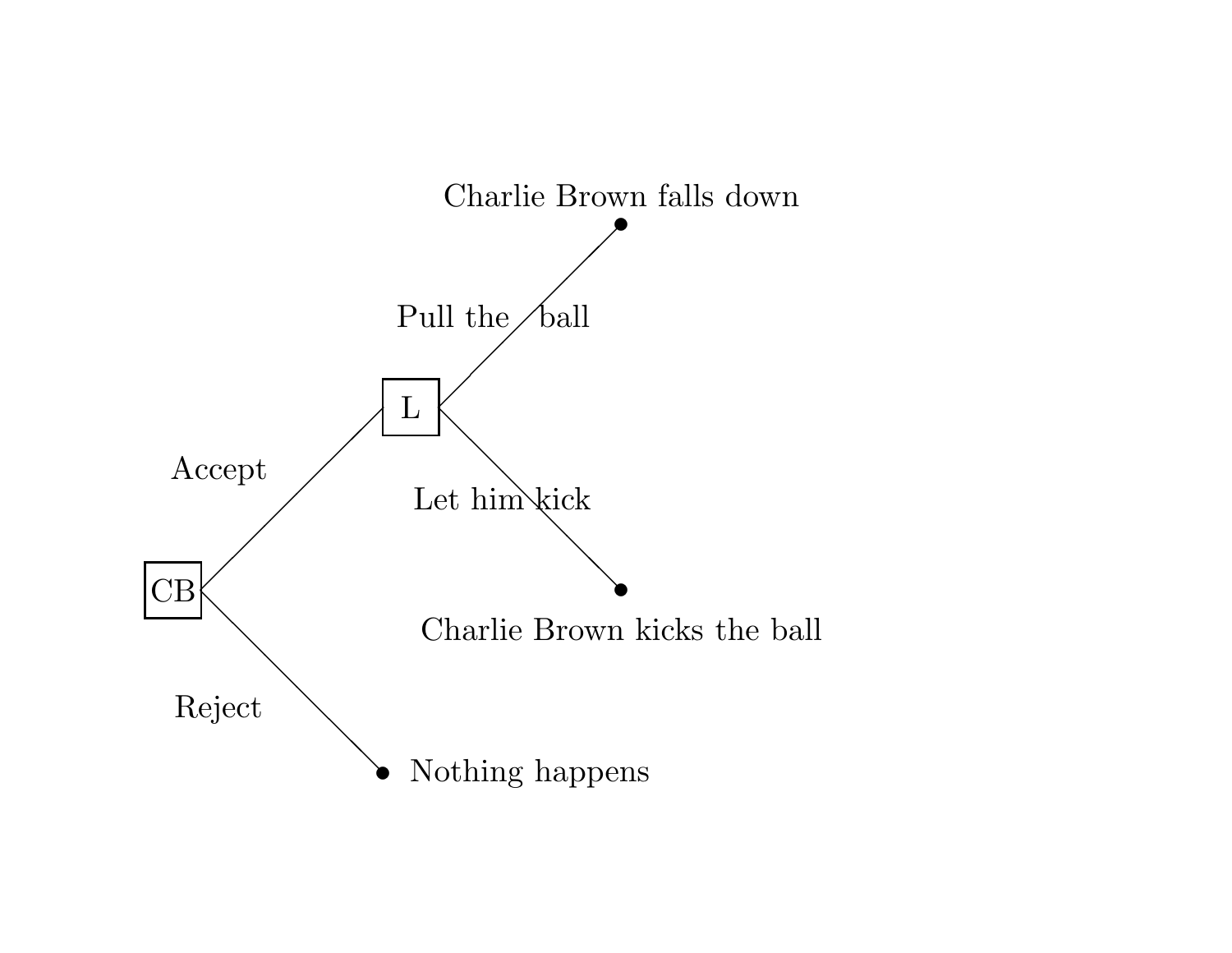In most cases interactions are partly sequential and partly simultaneous. We can model such interactions in two ways:

- 1. **Strategic Games**
- 2. **Extensive Form Games**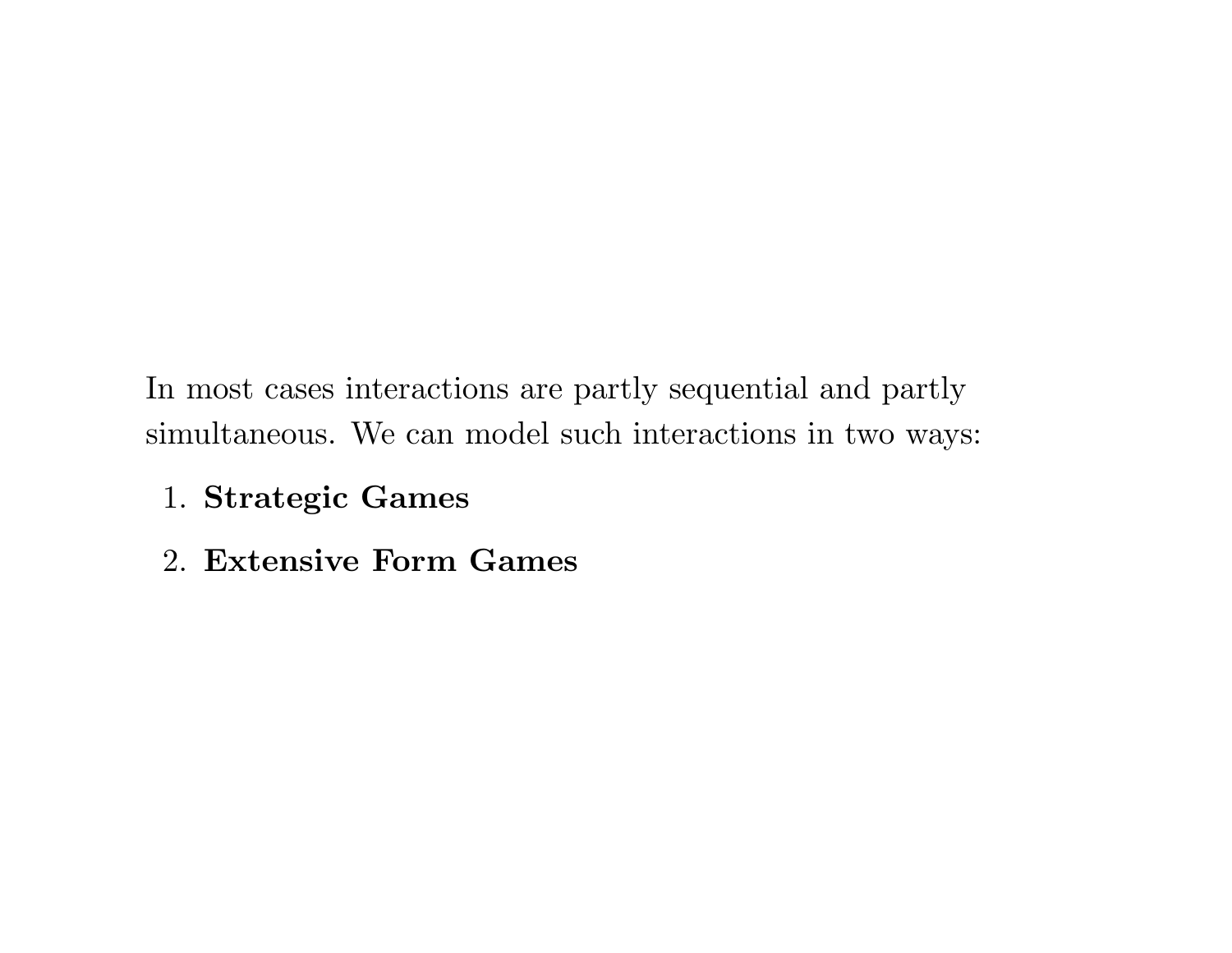# **Strategic Games**

Easier or the two models.

This model is *mostly* (but not exclusively) for *simultaneous* interactions. (Therefore all simultaneous games that we will study are strategic games)

There are three components in <sup>a</sup> strategic game:

- 1. A list of participants, or **players**
- 2. For each <sup>p</sup>layer, <sup>a</sup> list of **strategies**
- 3. For each array of strategies (one for each <sup>p</sup>layer), <sup>a</sup> list of **payoffs** that the players receive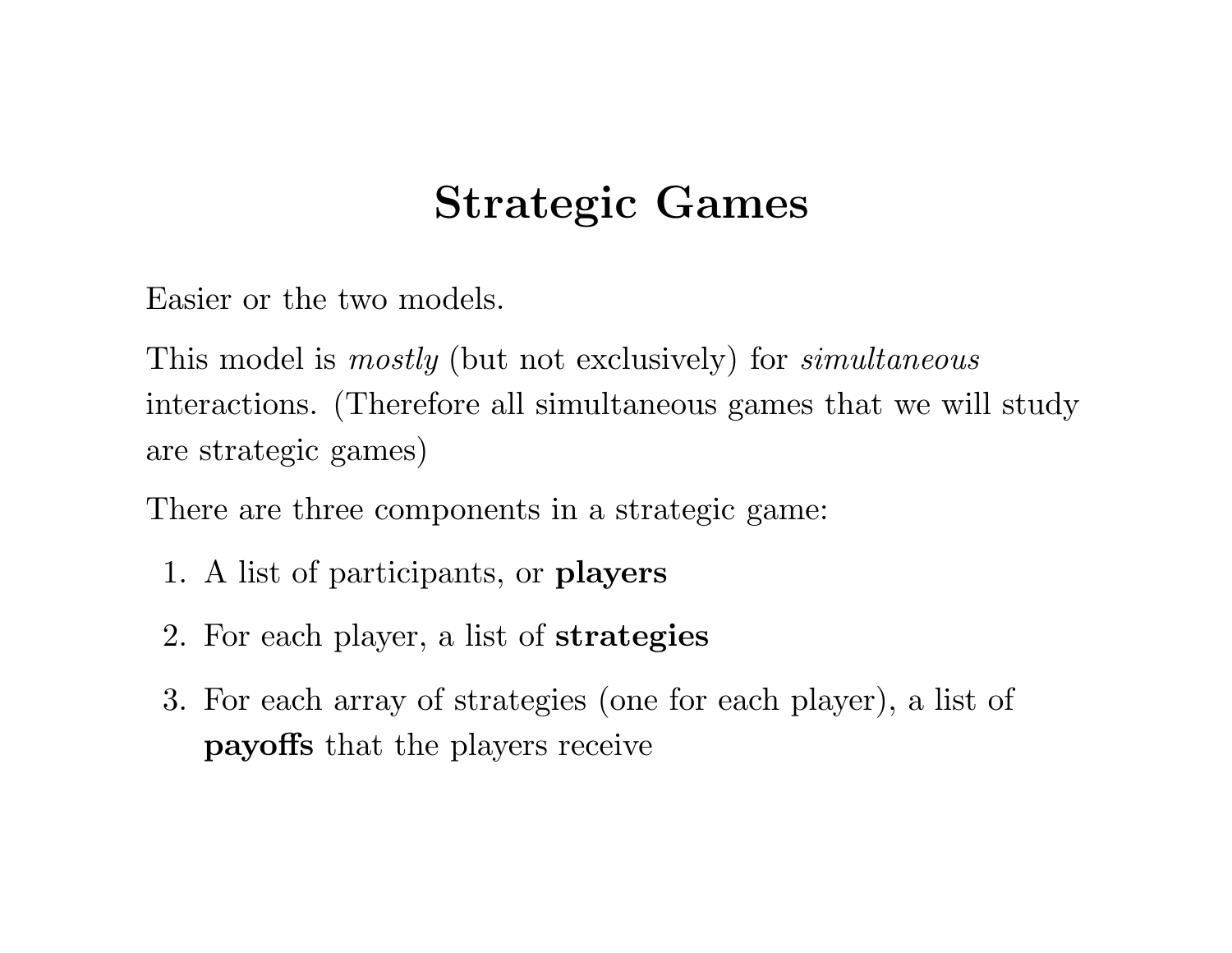#### **Example (Rock, Paper, Scissors):**

Player 2

|                |                 |         |         | Rock Paper Scissors |
|----------------|-----------------|---------|---------|---------------------|
| Player 1 PAPER | <b>ROCK</b>     | 0,0     | $-1,1$  | $1,-1$              |
|                |                 | $1, -1$ | 0,0     | $-1,1$              |
|                | <b>SCISSORS</b> | $-1,1$  | $1 - 1$ |                     |

- *•* Since there are two <sup>p</sup>layers, and each has three strategies, the set of **strategy profiles** forms <sup>a</sup> 3 *<sup>×</sup>*3 table.
- *•* We list Player 1's strategies as rows in the table, and Player 2's strategies as columns.
- For each of  $3\times3=9$  cells in the table, the first payoff is to Player 1, the second one is to Player 2.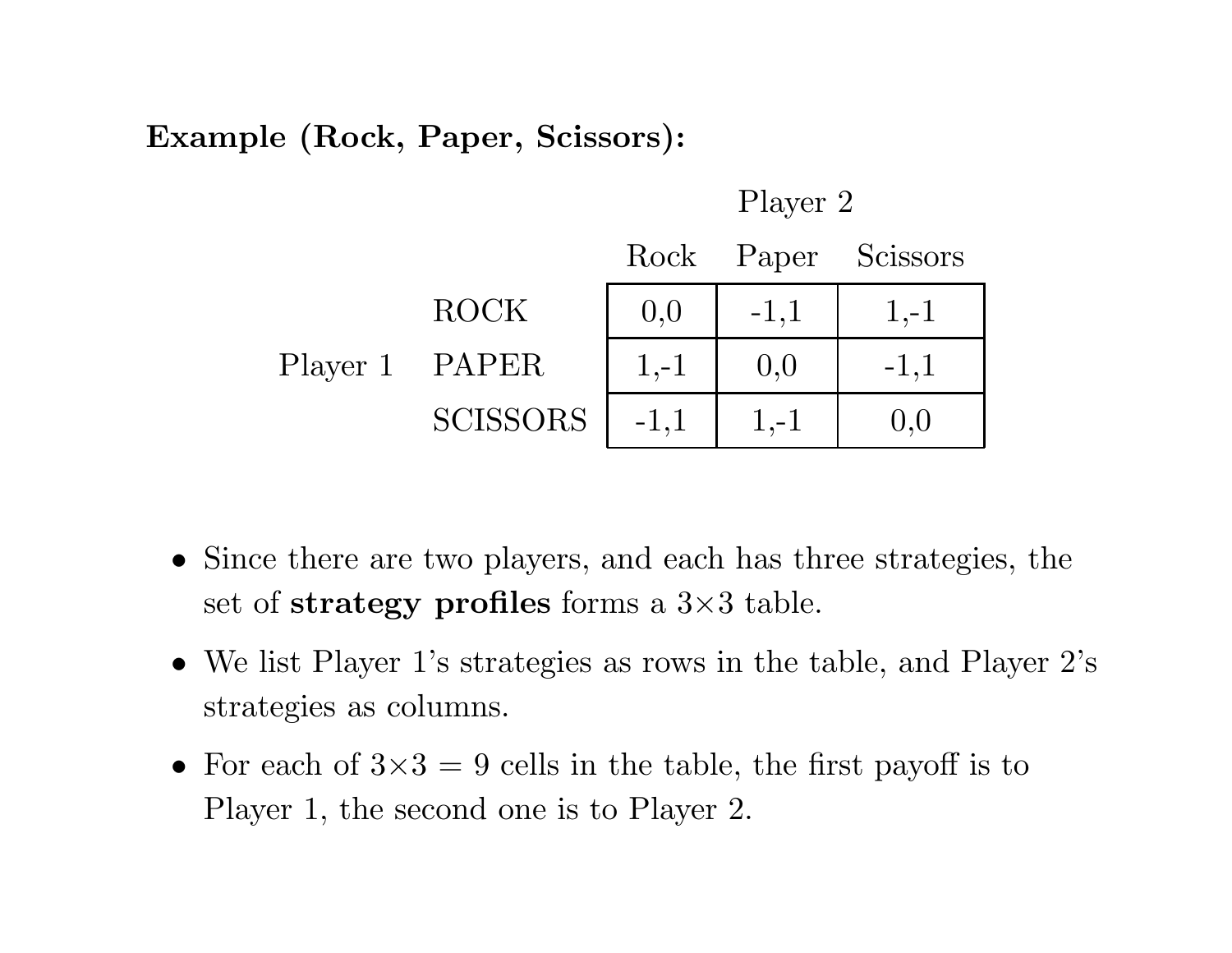**Example (A <sup>3</sup> Person Strategic Game):** In the following <sup>3</sup> person simultaneous game player 1 chooses the row, player 2 chooses the column, and player 3 chooses the box.

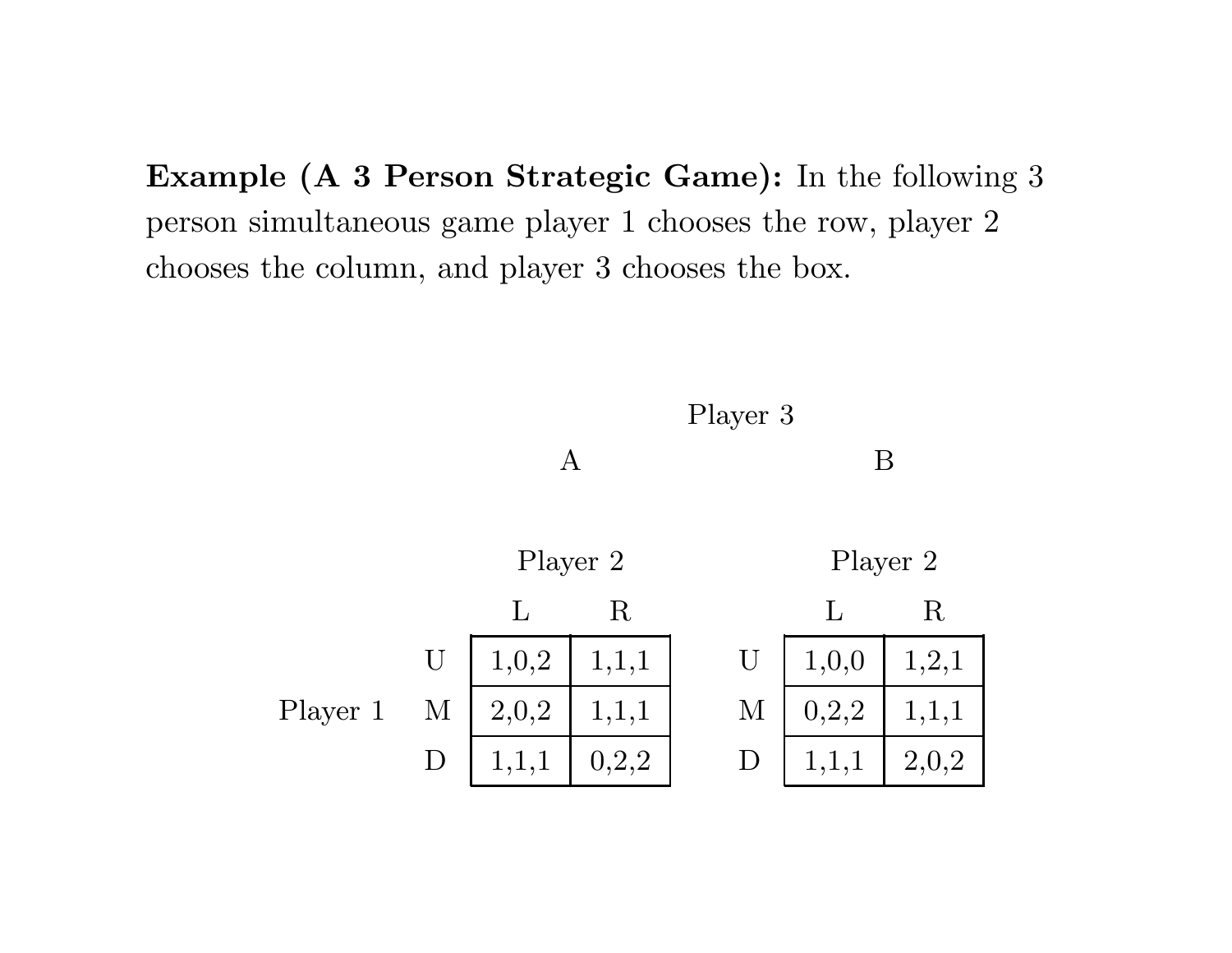## **Extensive-Form Games**

In an extensive form game, attention is given to

- 1. the *timing* of the actions that <sup>p</sup>layers may take, and
- 2. the *information* they have when they must take those actions.

Before we give the formal definitions, let's give several detailed examples.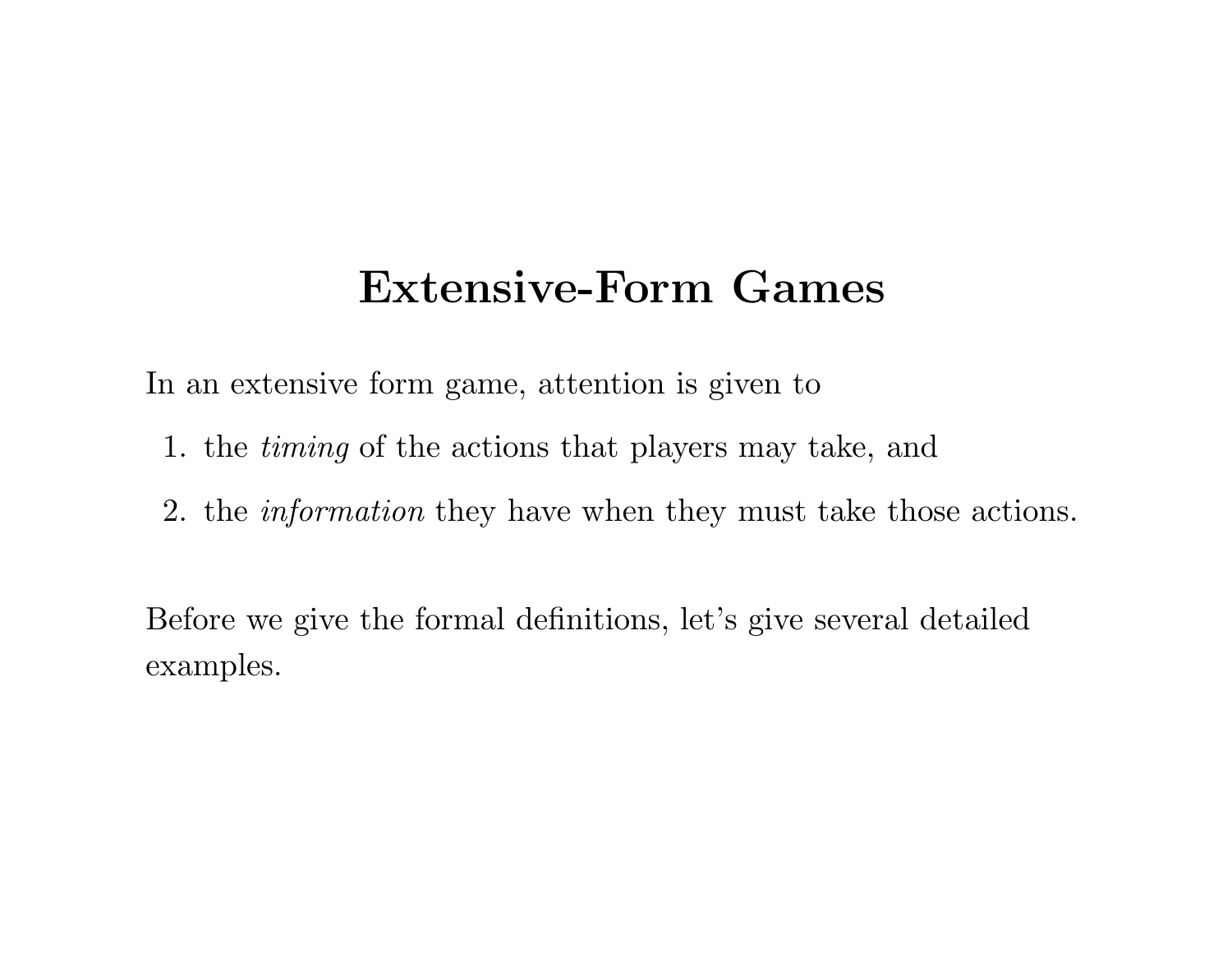### **Example (Deterrence in the Cuban Missile Crisis):**

- *•* Why did the Soviet Union attempt to <sup>p</sup>lace offensive missiles in Cuba?
- Why did US respond with a blockade of Cuba?
- Why did the Soviet Union decide to withdraw the missiles?

Let's treat this crisis as a contest between two players, a Challenger (Player Ch) and <sup>a</sup> Defender (Player D).

How can we model such <sup>a</sup> contest?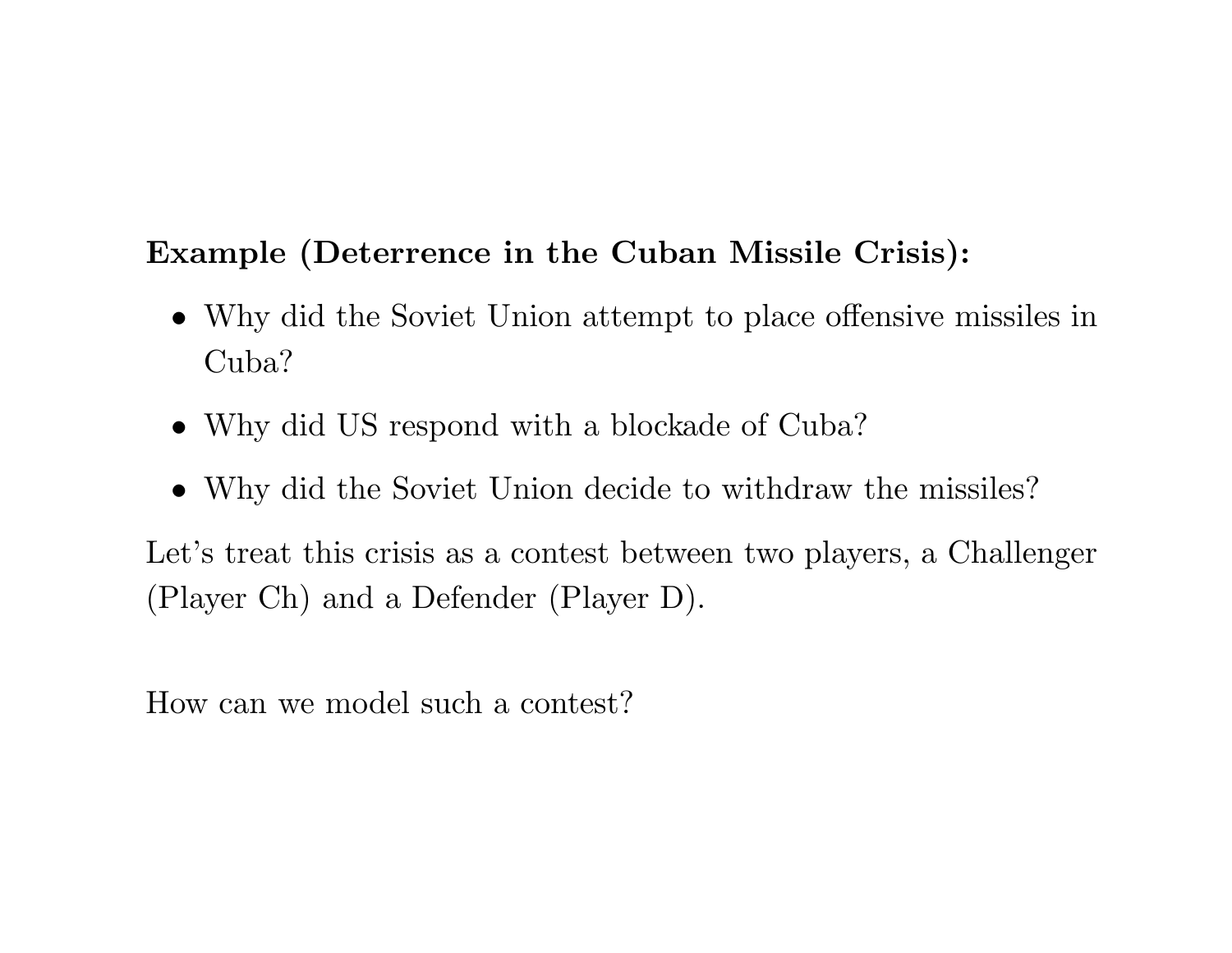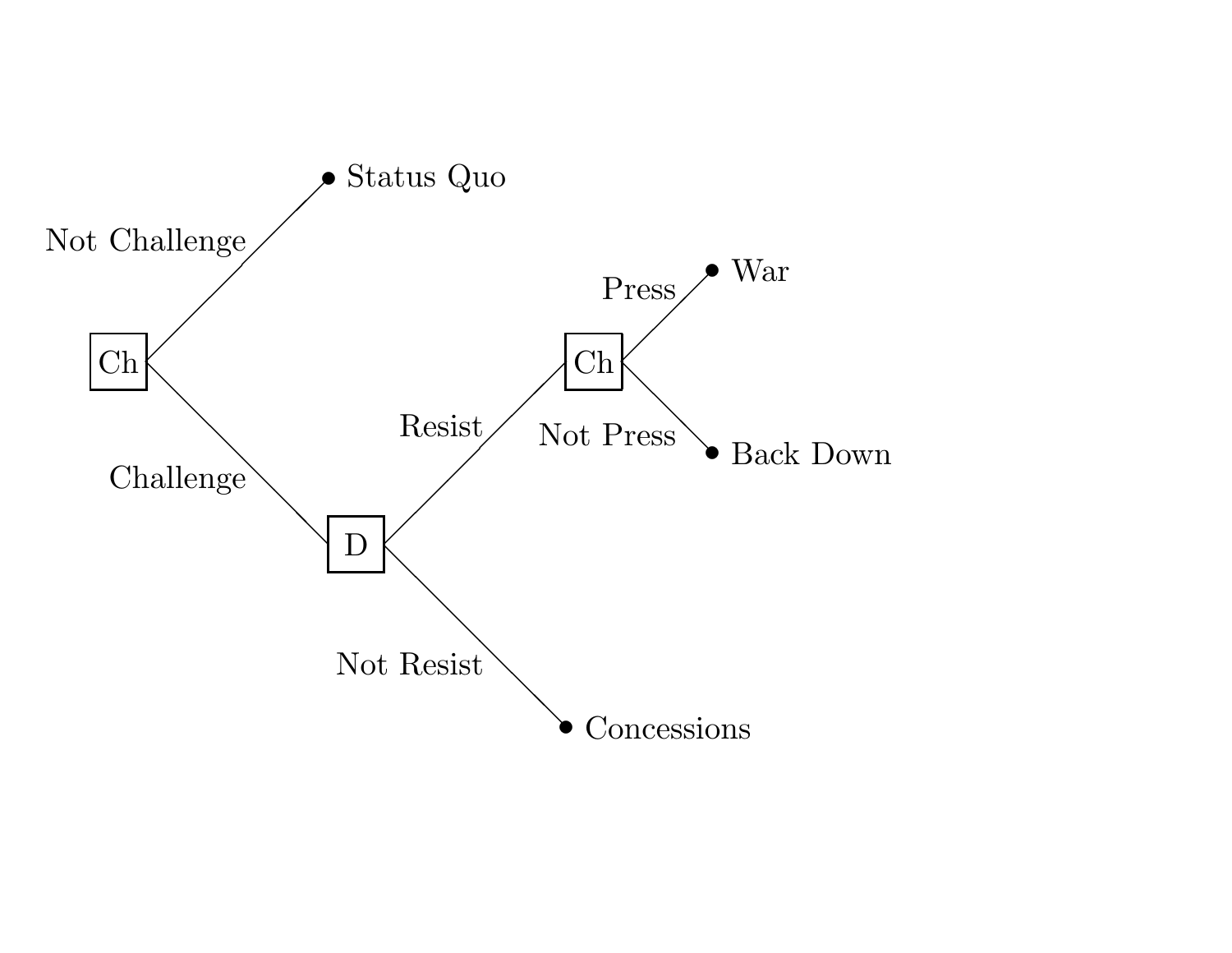

We can (and usually do) assign **payoffs** for each <sup>p</sup>layer for these outcomes.

We assume that all <sup>p</sup>layers know others' payoffs. Any information is **common knowledge**. If there is **uncertainty**, we can model this by adding **Nature** (or **Chance**) as another <sup>p</sup>layer (who does not have payoffs) and it chooses different types. For example suppose there are two types of Defenders:

- Resolute type who prefers War to Concessions
- *•* Irresolute who prefers Concessions to War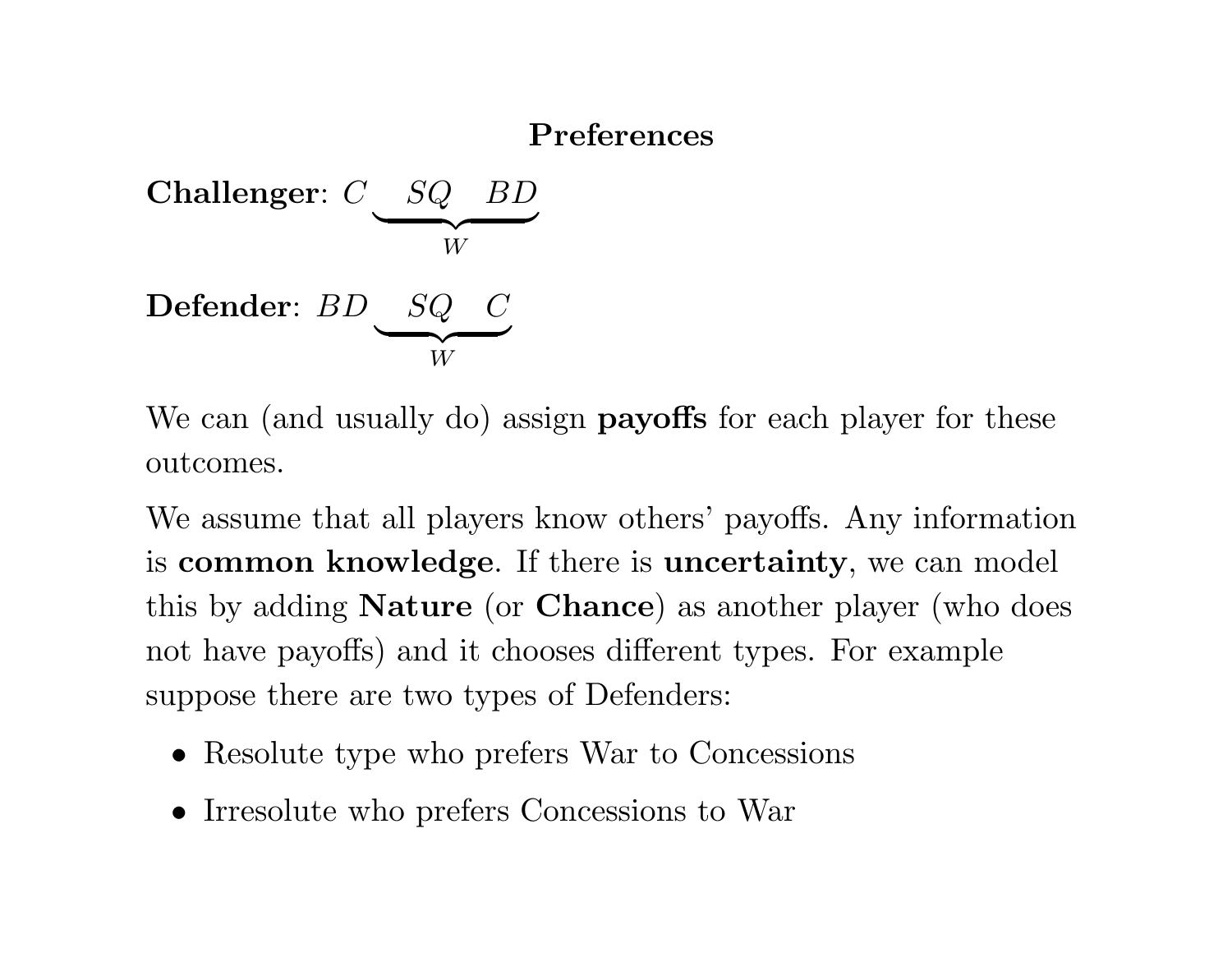If the Challenger can observe the Defender type:

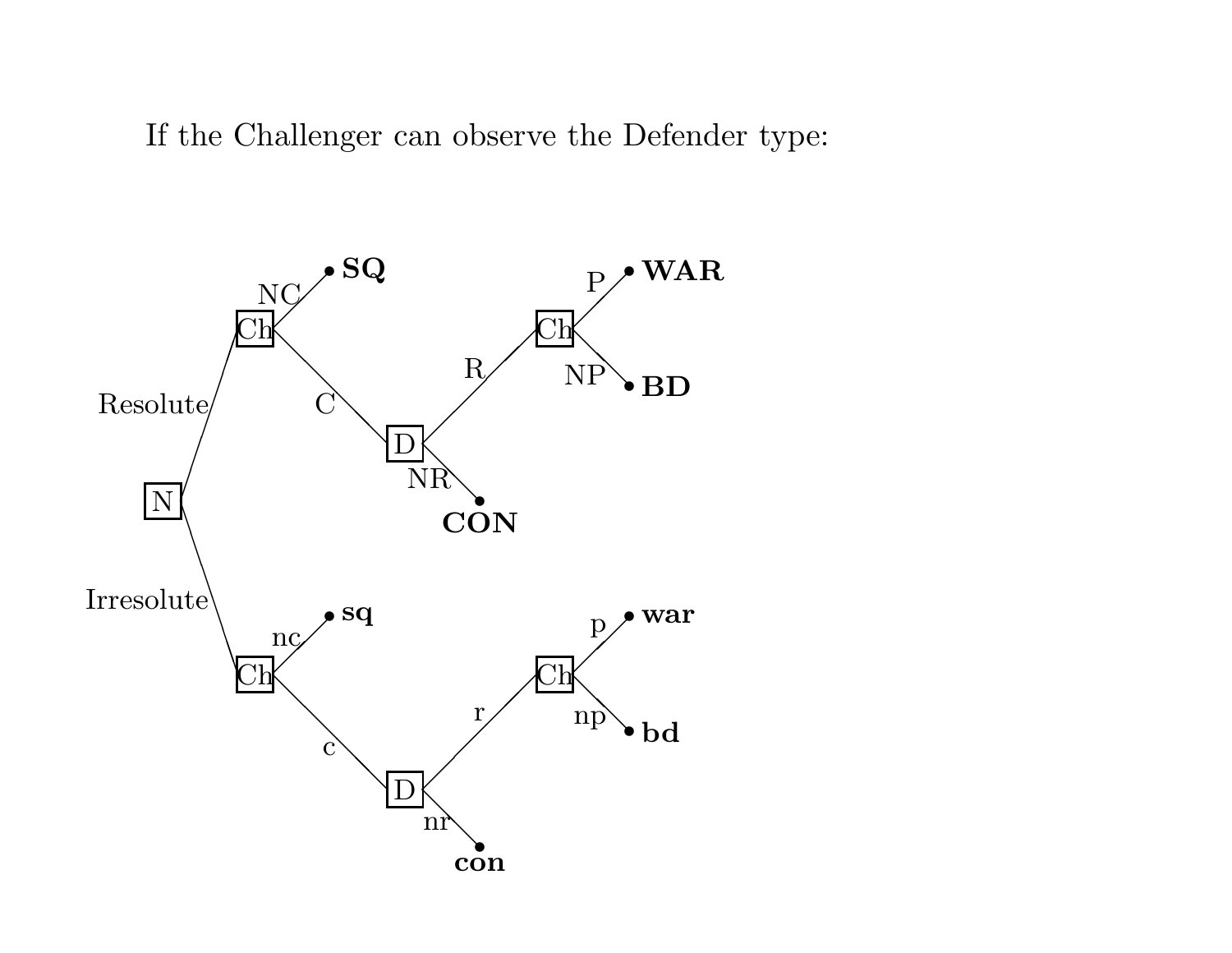If the Challenger can't observe the Defender type:

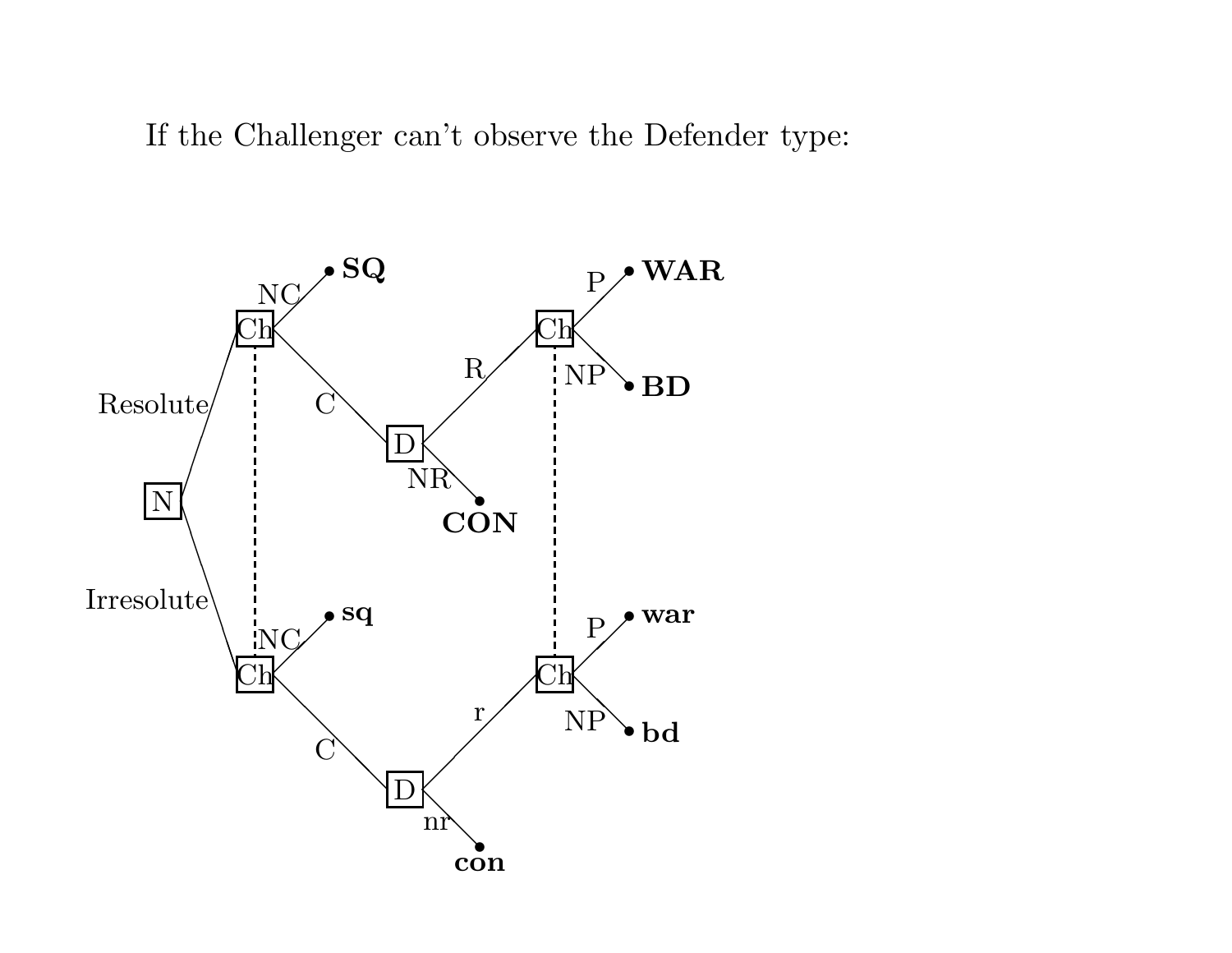### **Example (Sequential Rock, Paper, Scissors):**

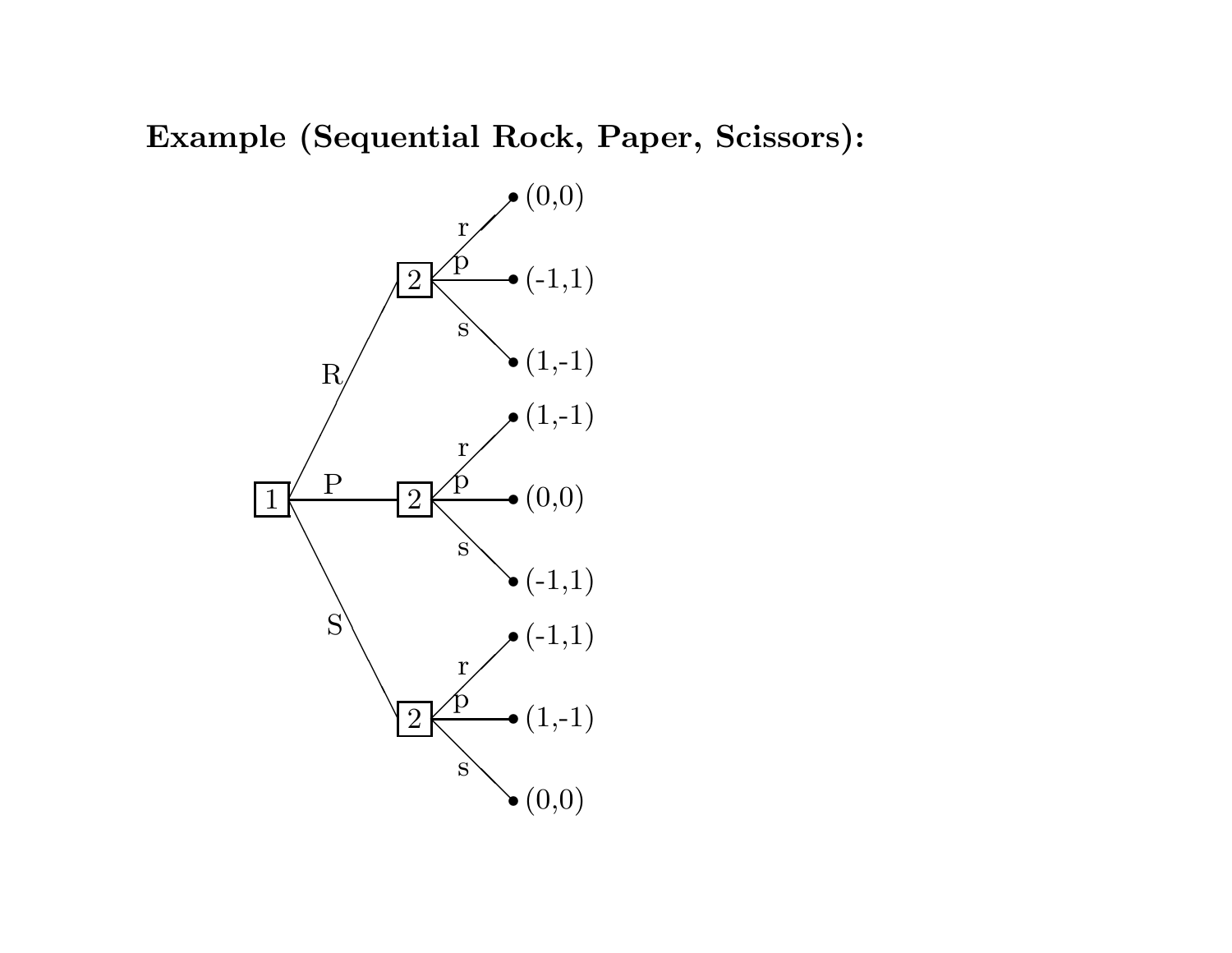Simultaneous Version: **Information Sets**.

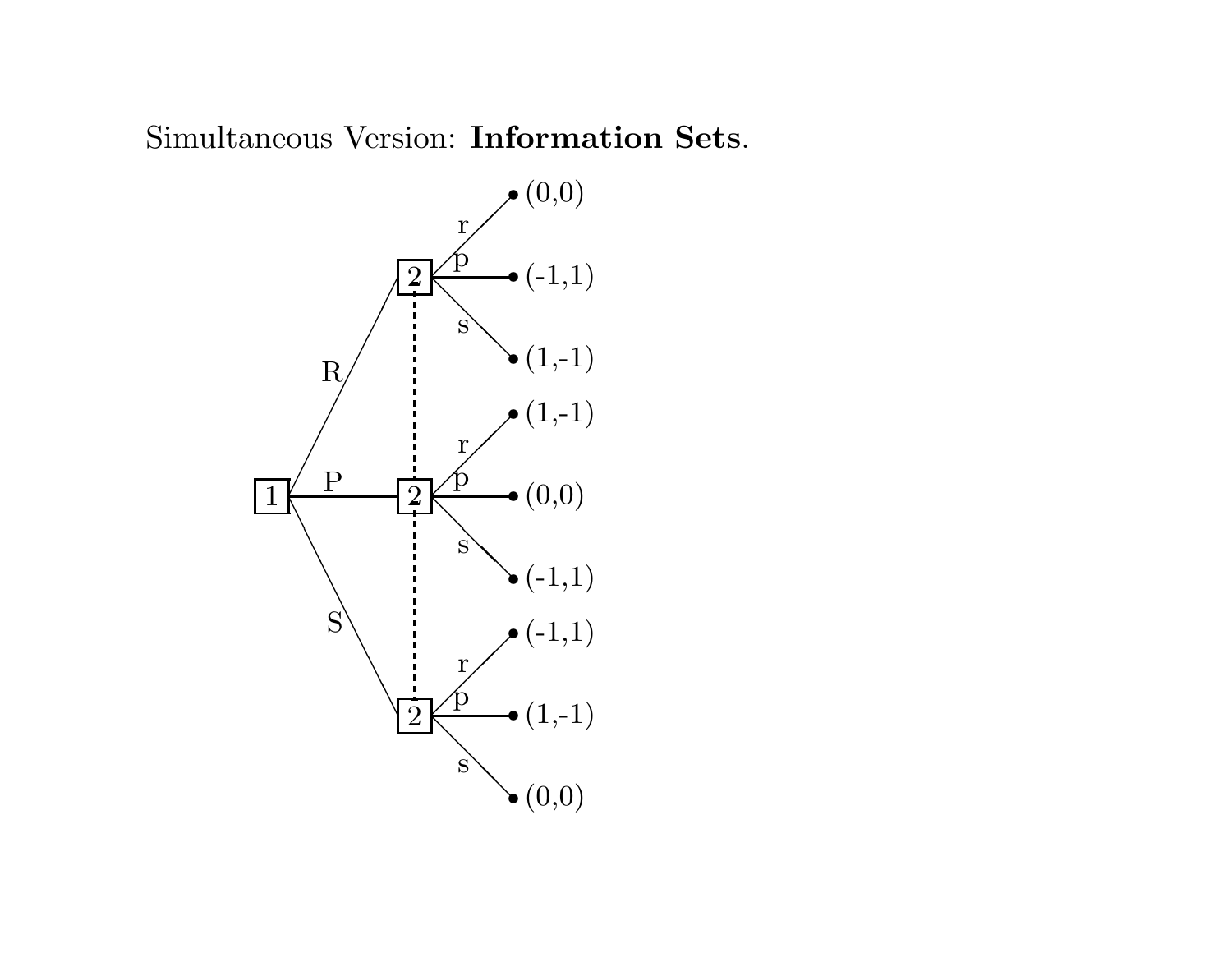Indeed with the use of *information sets* we can represent all kinds of situations. For example suppose Player 2 can observe if Player 1 choose Rock, but cannot observe if the choice is Paper or Scissors if Player 1 choose Paper or Scissors: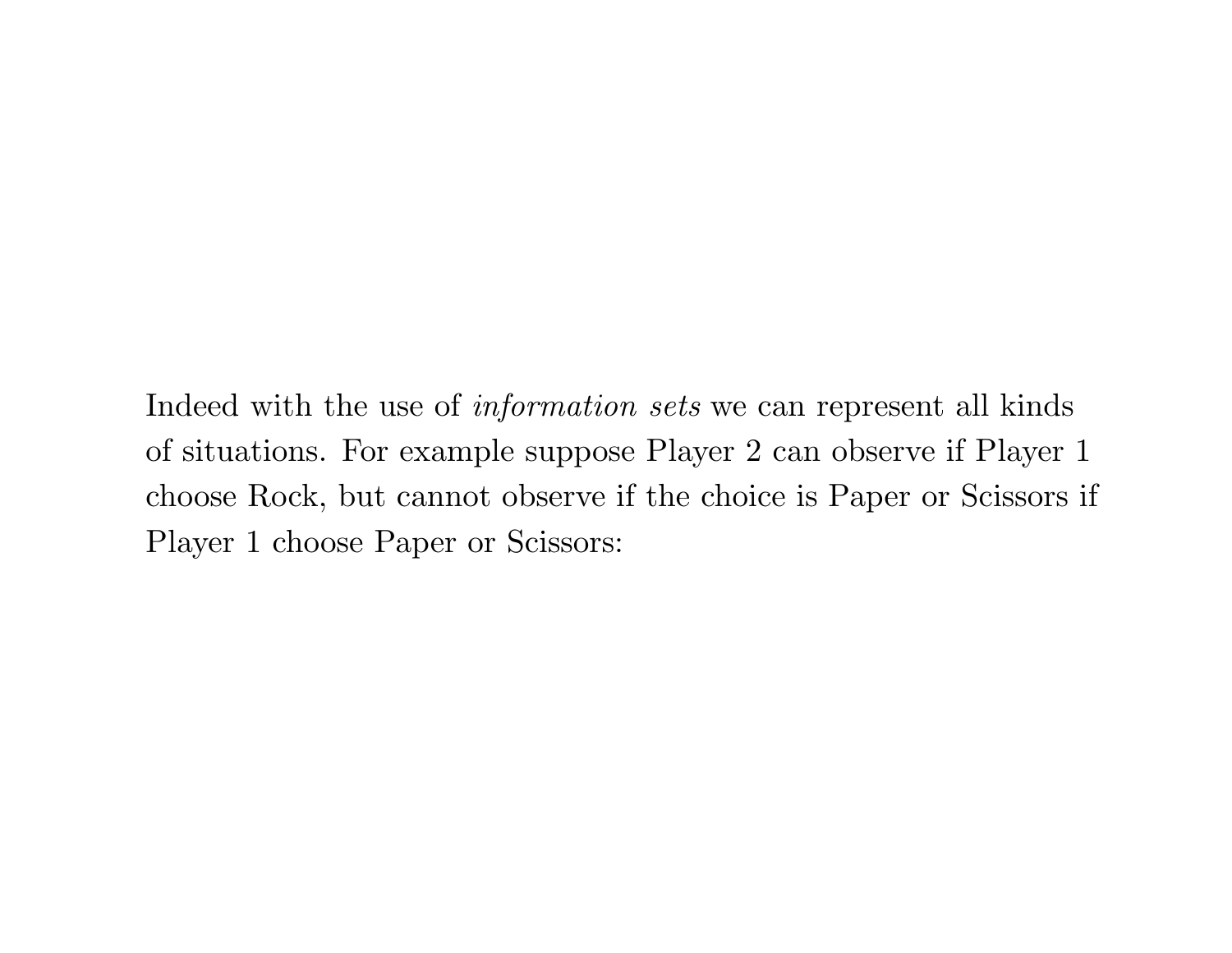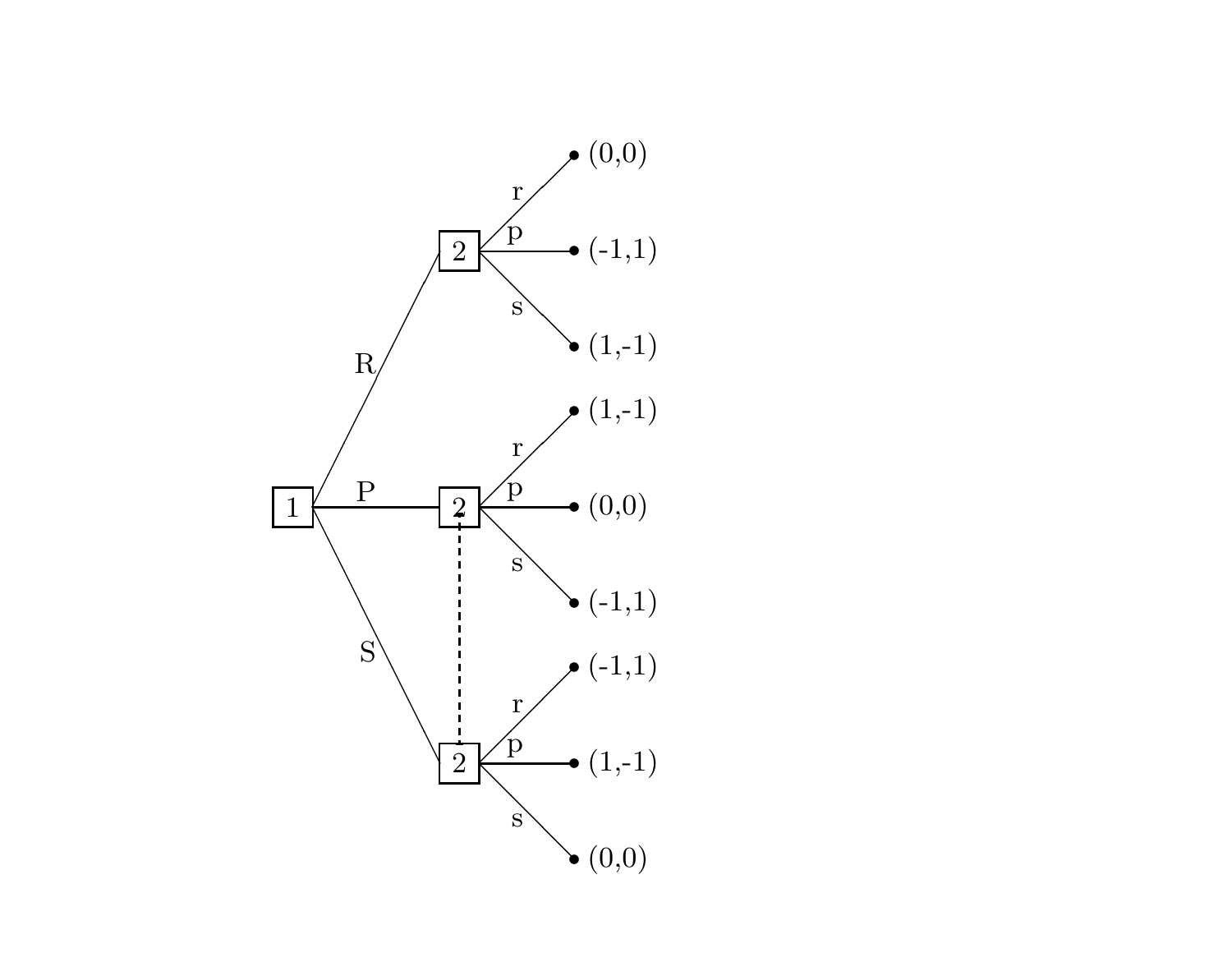**Example (The Truth Game):** There is an uneven coin which comes up Heads 80% of the time. There are two <sup>p</sup>layers.

- 1. Player 1 flips the coin and observes the result.
- 2. Player <sup>1</sup> announces Heads (H) or Tails (T).
- 3. Player 2 hears Player 1's announcement but cannot observe the result of the actual coin flip. Player <sup>2</sup> announces heads (h) or tails (t).
- 4. Payoffs are as follows:
	- *•* Player <sup>2</sup> receives \$10 if his answer is true and \$0 otherwise.
	- *•* Player <sup>1</sup> receives \$20 if Player <sup>2</sup> announces heads, and an additional \$10 if she tells the truth about the coin flip.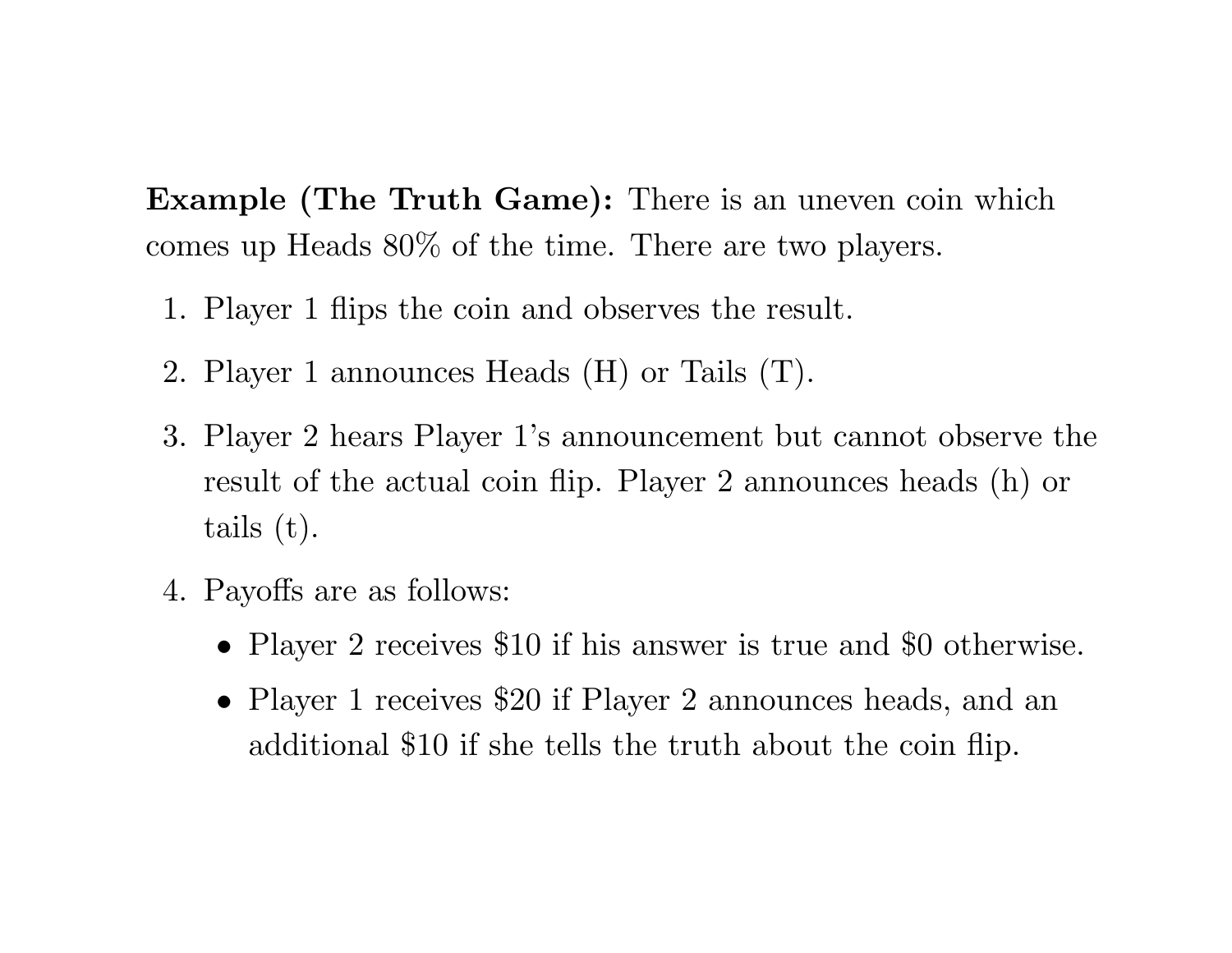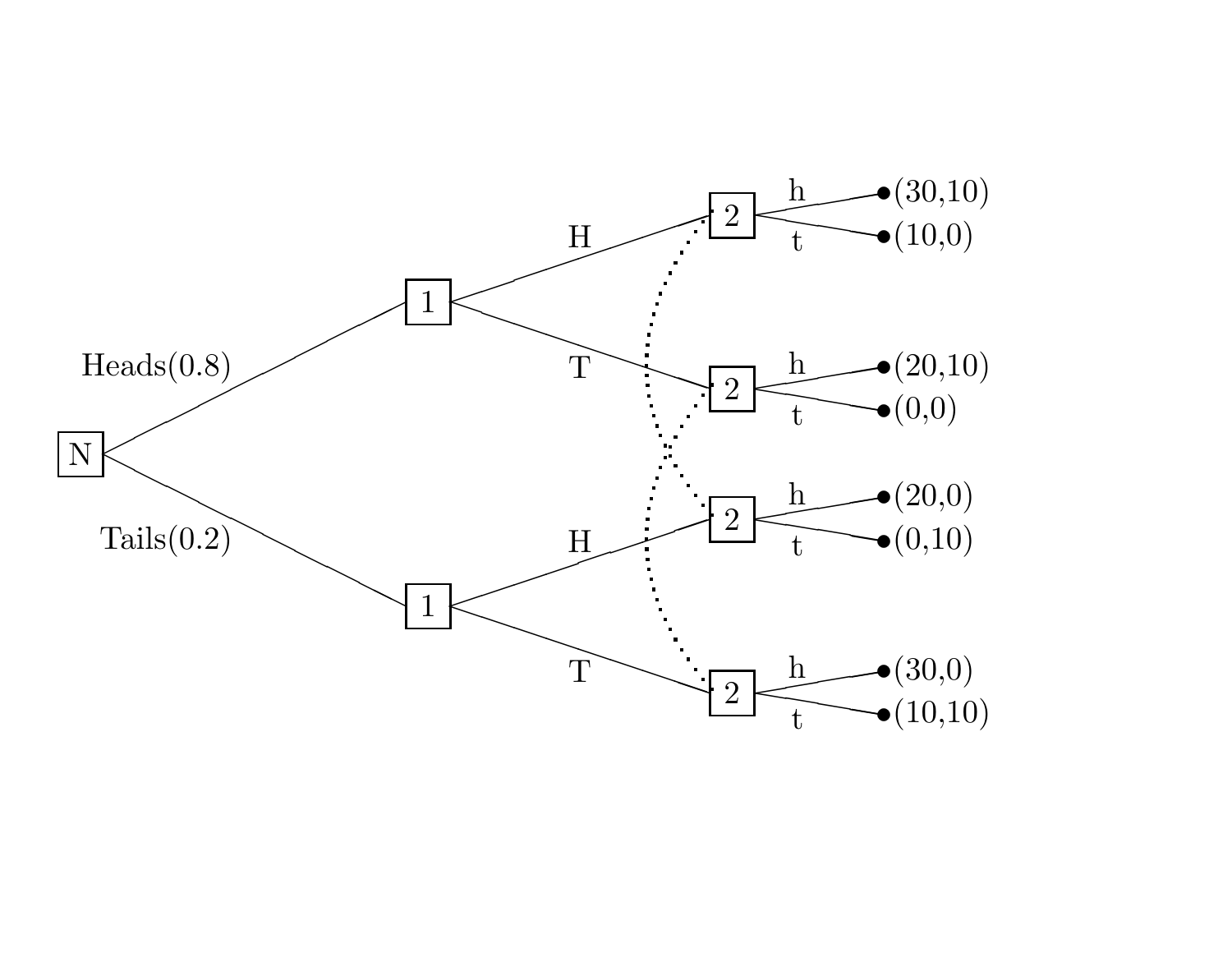Now we are ready to give the formal definitions.

An **n-person extensive form game** consists of:

- 1. A finite **game-tree** composed of nodes and branches (where each node is either <sup>a</sup> move or an endpoint).
- 2. A division of the nodes over <sup>p</sup>layers, chance (nature), and endpoints.
- 3. Probability distribution for each chance move.
- 4. A division of each <sup>p</sup>layer's nodes into **information sets**.
- 5. A set of outcomes and an outcome to each endpoint.
- 6. A payoff (or utility) function for each <sup>p</sup>layer over all outcomes. All this is **common knowledge** to all <sup>p</sup>layers.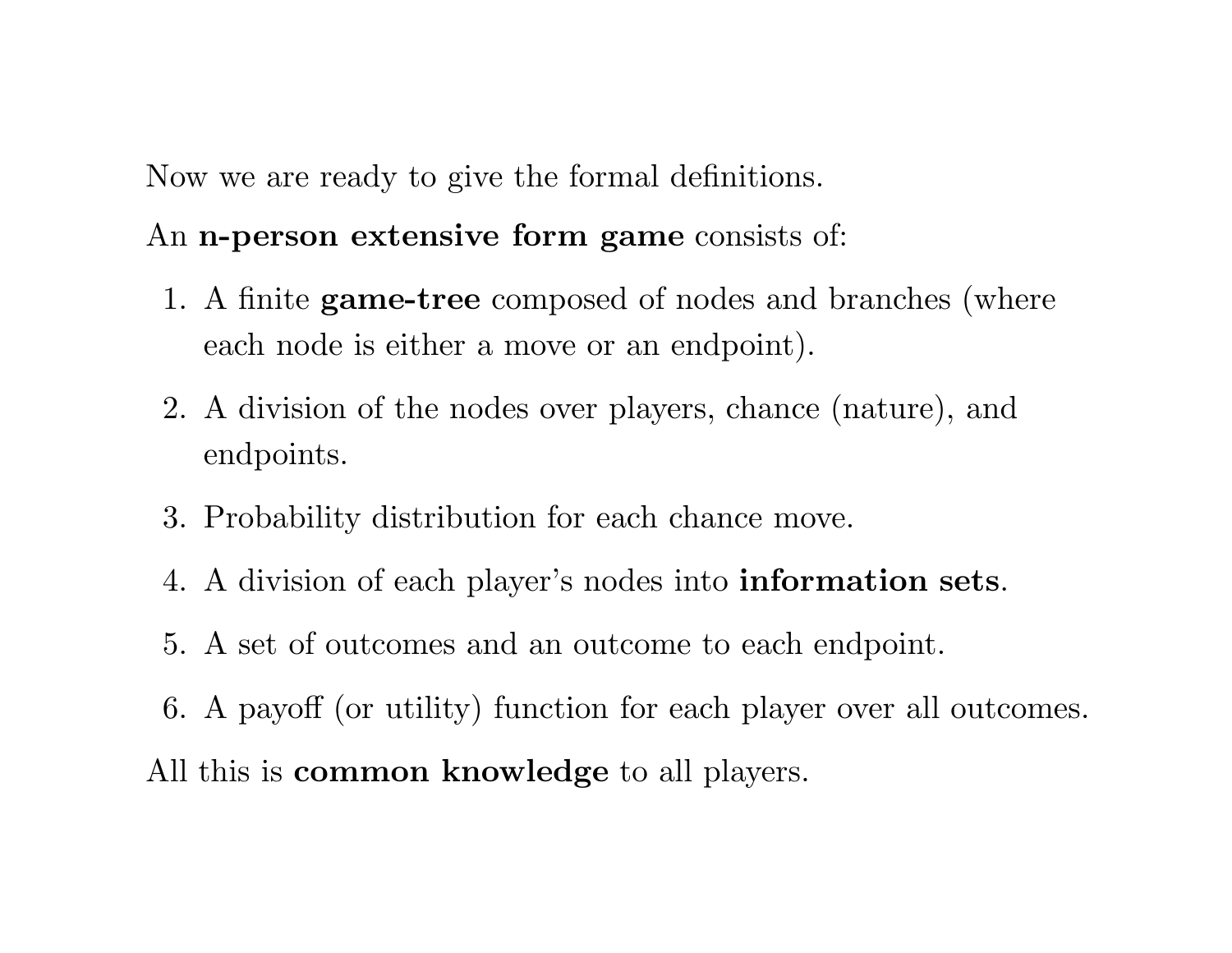- *•* A **game-tree** consists of <sup>a</sup> series of **nodes** linked in <sup>a</sup> sequence. Each node that is not an endpoint (i.e. each **nonterminal node**) has <sup>a</sup> number of **branches** which lead to other nodes. Here
	- **–**Non-terminal nodes represent decisions,
	- **–**branches represent actions, and
	- terminal nodes indicate that the game is over.

Loops (i.e. cycles) are not allowed in game trees. This implies that there can be only one path between any pair of nodes. The complete sequence of moves that precedes <sup>a</sup> node is called the **history** of the game upto that point. Every node has <sup>a</sup> unique history which summarizes all prior moves.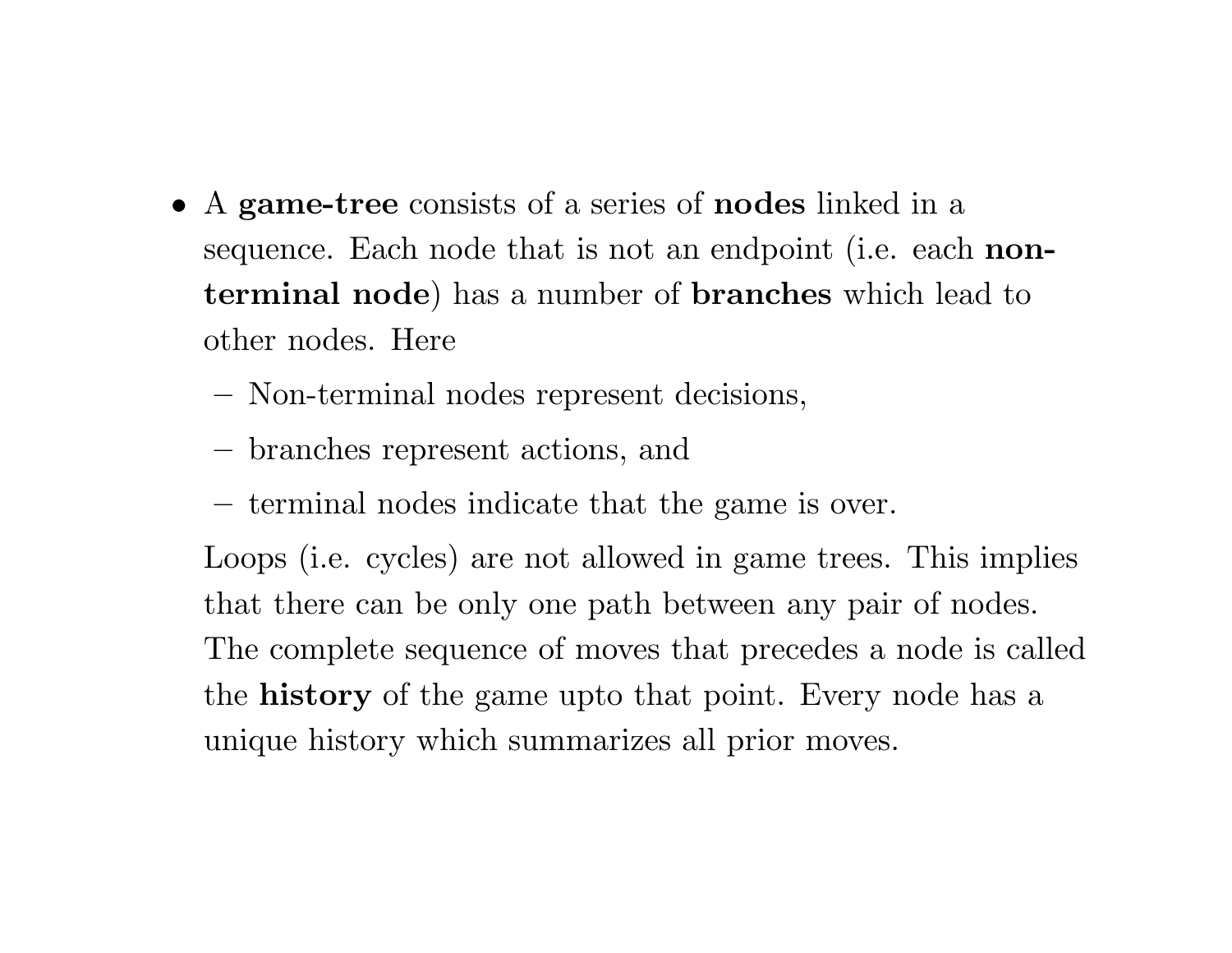- *•* The non-terminal nodes are divided between the players and the nature (chance). These nodes indicate whose turn it is in the game.
- At each node assigned to the chance there is a probability distribution of its moves. Here the chance move allows us to include randomness into the game.